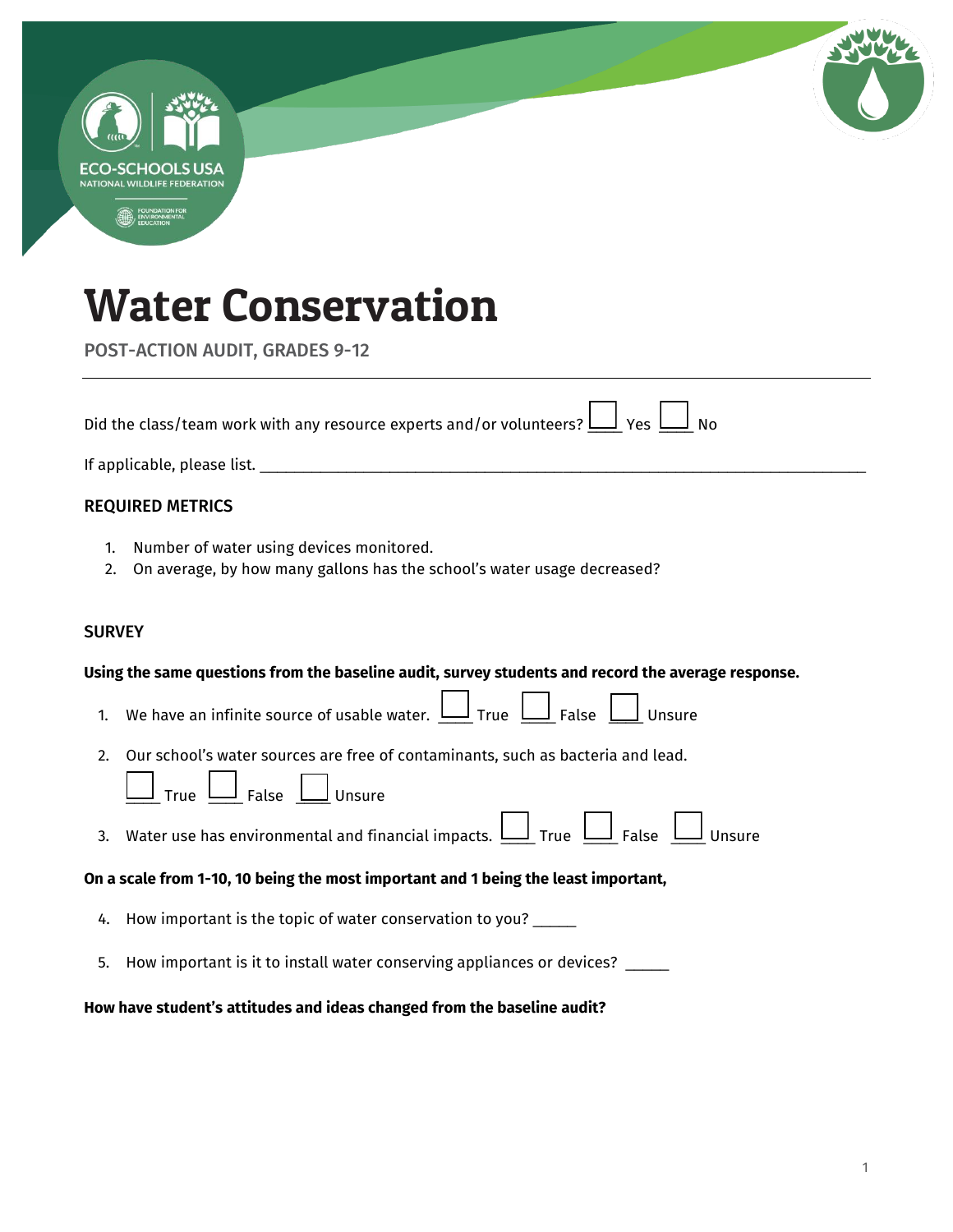

POST-ACTION AUDIT, GRADES 9-12



### TABLE 1. DEFINING THE STUDY SITE

|    | Since the baseline audit have the school's water      |                                                                                                                                                                 |
|----|-------------------------------------------------------|-----------------------------------------------------------------------------------------------------------------------------------------------------------------|
|    | sources been tested (first test or follow-up test)    |                                                                                                                                                                 |
|    | for the following contaminants.*                      | $\begin{array}{c} \begin{array}{c} \text{lead} \end{array}$ bacteria $\begin{array}{c} \square \end{array}$ iron $\begin{array}{c} \square \end{array}$ mercury |
|    | (faucets, fountains, showers)                         |                                                                                                                                                                 |
|    | 2016 WIIN Act - Provision, Sec. 2107: Lead testing in | $\lfloor$ copper $\bigsqcup$ nitrates $\bigsqcup$ unsure                                                                                                        |
|    | school and child care program drinking water          |                                                                                                                                                                 |
| 2. | The results of the tests and actions if needed were   |                                                                                                                                                                 |
|    | made available to the school community.               | <b>No</b><br>N/A                                                                                                                                                |
| 3. | Is the school and district on a track to spend more   |                                                                                                                                                                 |
|    | or less than was estimated in the baseline audit?     | $\overline{\mathsf{I}}$ Information Unavailable<br>P                                                                                                            |

\*Do you have questions regarding water quality at school? The [Healthy Schools Pathway](https://www.nwf.org/Eco-Schools-USA/Pathways/Healthy-Schools) can help. If the team needs a timely response, please contact us at **eco-schoolsusa@nwf.org**.

## HEATING AND AIR CONDITIONING (HVAC)

#### CHART 1. HEATING AND AIR CONDITIONING (HVAC)

| As the result of the team's action plan have new |     |
|--------------------------------------------------|-----|
| units been installed or is an update or          | Yes |
| replacement plan in place?                       |     |

#### **Think about the following questions as you summarize the information in Chart 1.**

- 1. If applicable, how was this information used in the development of the action plan?
- 2. If students designed alternative systems, summarize the experience or add photos below.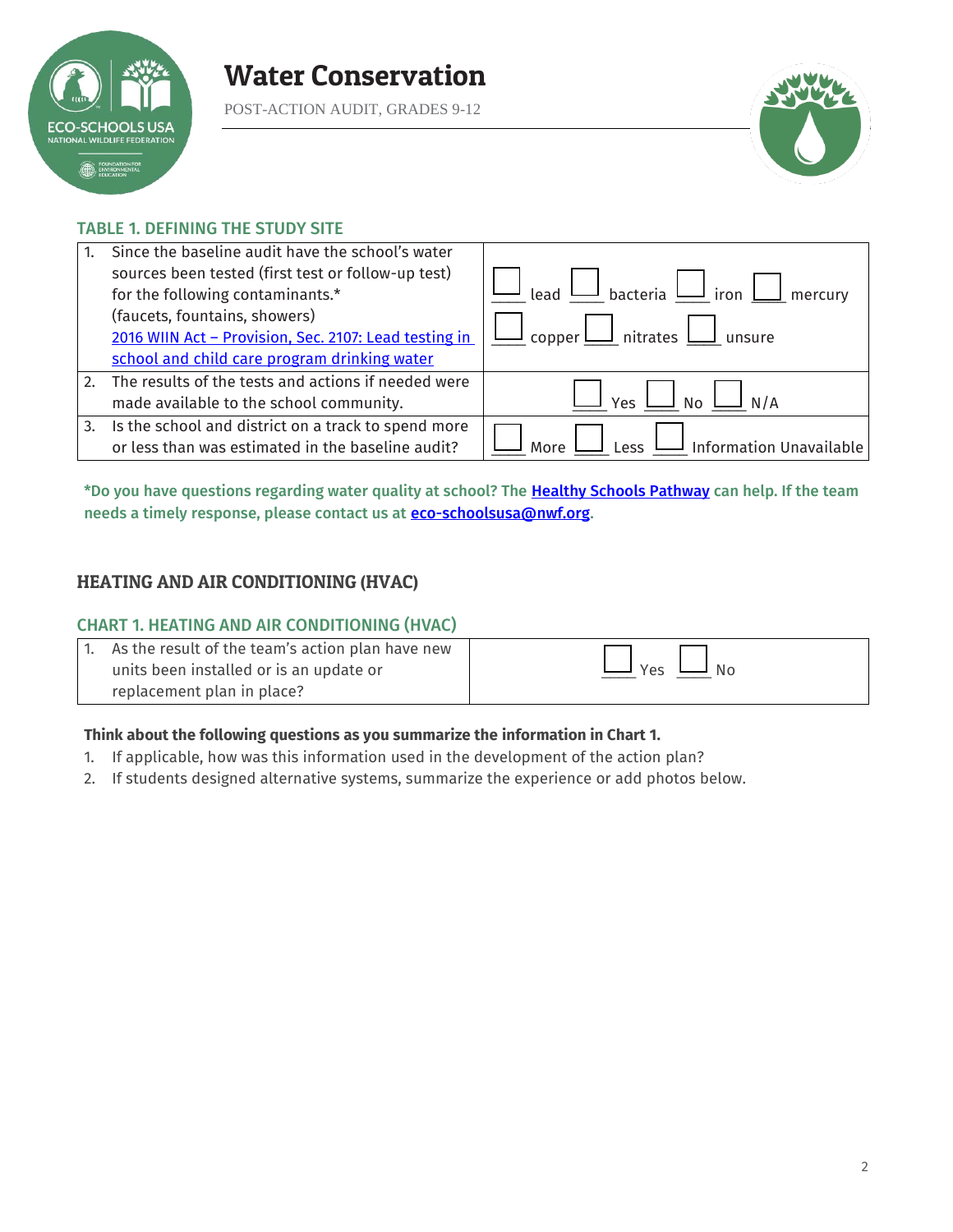

POST-ACTION AUDIT, GRADES 9-12



## IRRIGATION

### CHART 2. GENERAL IRRIGATION

| 1. | During the baseline audit, team members walked<br>the school grounds to observe land cover. Has<br>land cover changed anywhere on the school<br>grounds?                                 | / ρς<br>If yes, explain. __                      |
|----|------------------------------------------------------------------------------------------------------------------------------------------------------------------------------------------|--------------------------------------------------|
| 2. | Is the school or district on track to spend more<br>or less on irrigation than is expected?                                                                                              | $\Box$ Information Unavailable<br>More<br>Less L |
| 3. | Review the average rainfall from the baseline<br>audit. For the current year, are monthly averages<br>near (+ or - 2 degrees), below or above average.<br>https://www.usclimatedata.com/ | Average L<br>$\mathsf{\mathsf{I}}$ Below         |

#### CHART 3. IRRIGATION SYSTEMS AND SPRINKLERS

| 1. | Did the team's action plan address issues found<br>with the school's irrigation system and/or<br>sprinklers?        | Υρς<br>Explain: |
|----|---------------------------------------------------------------------------------------------------------------------|-----------------|
| 2. | Do team members have a reporting system in<br>place for water leaks, broken heads, or<br>malfunctioning sprinklers? |                 |

## **Think about the following questions as you summarize the information in Charts 2 and 3.**

- 1. What did teams/classes learn about irrigation as it relates to water conservation strategies at the school?
- 2. Describe one action the team/class took to improve water conservation outside of the building?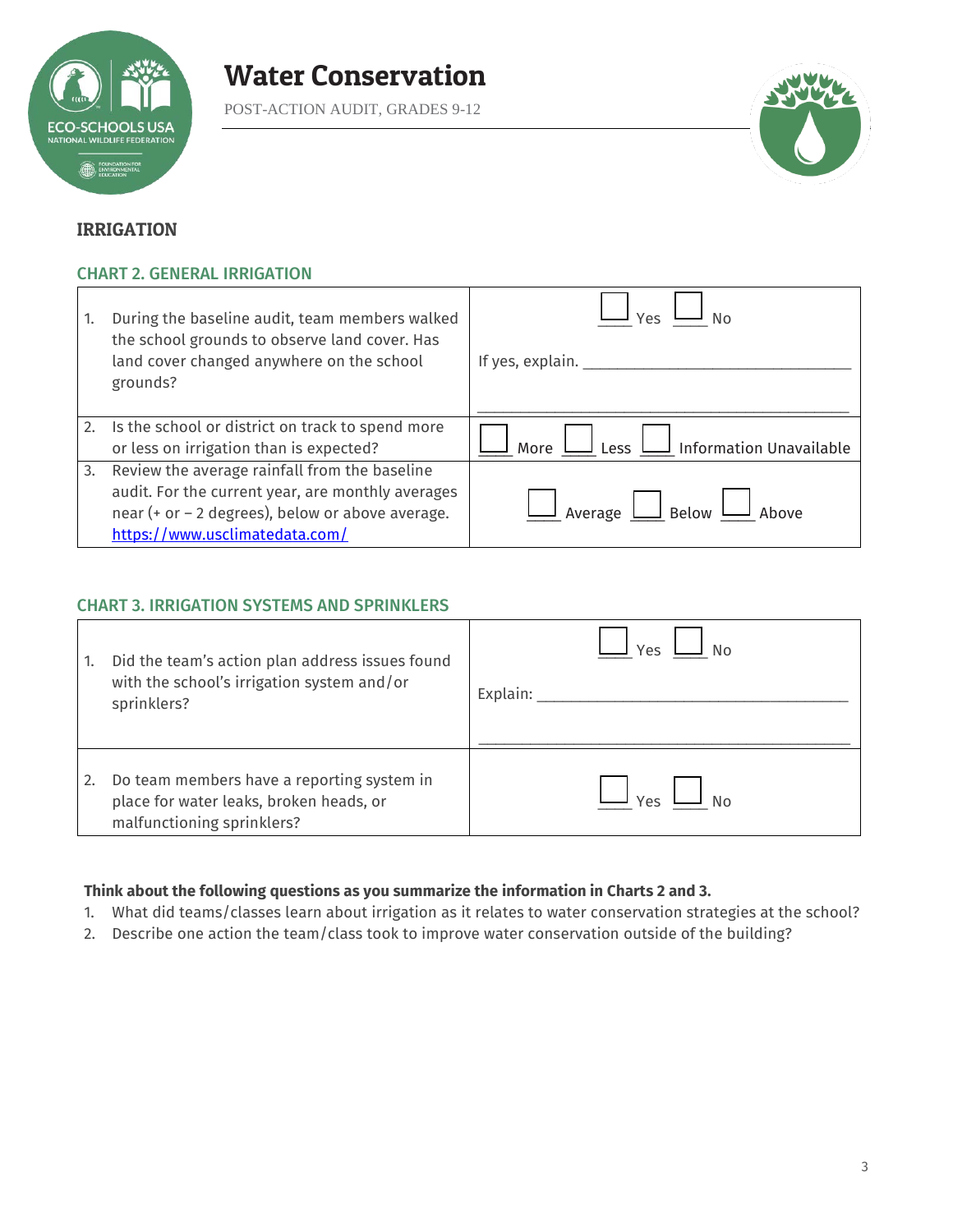

POST-ACTION AUDIT, GRADES 9-12



### CHART 4. SCHOOL BATHROOMS

Using the same school blueprint maps and locations, as used during the baseline audit, work with the team/class to complete the post-action audit charts and calculations. The collected data will be used to draw conclusion about water use, post-action.

(A) Automatic (S) Sensor (M) Manual (GPF) Gallons per Flush (GPM) Gallons per Minute

| <b>Location or</b><br><b>Room Number</b>          | <b>Toilets</b> |   |                           |            |    |                                    | <b>Urinals</b> |            | <b>Bathroom Faucets</b> |              |   |            |                           | <b>Shower Heads</b> |                           |            | <b>Other</b>              |   |   |   |
|---------------------------------------------------|----------------|---|---------------------------|------------|----|------------------------------------|----------------|------------|-------------------------|--------------|---|------------|---------------------------|---------------------|---------------------------|------------|---------------------------|---|---|---|
|                                                   | A              | S | M                         | <b>GPF</b> | A  | $\mathsf{S}$                       | M              | <b>GPF</b> | A                       | $\mathsf{S}$ | M | <b>GPM</b> | $\boldsymbol{\mathsf{A}}$ | S                   | M                         | <b>GPM</b> | $\boldsymbol{\mathsf{A}}$ | S | M |   |
| Girls locker room<br>next to Gym A                |                |   | $\boldsymbol{\mathsf{X}}$ | 3.5        |    |                                    |                |            | X                       |              |   | 2.5        |                           |                     | $\boldsymbol{\mathsf{X}}$ | 2.5        |                           |   |   |   |
|                                                   |                |   |                           |            |    |                                    |                |            |                         |              |   |            |                           |                     |                           |            |                           |   |   |   |
|                                                   |                |   |                           |            |    |                                    |                |            |                         |              |   |            |                           |                     |                           |            |                           |   |   |   |
|                                                   |                |   |                           |            |    |                                    |                |            |                         |              |   |            |                           |                     |                           |            |                           |   |   |   |
|                                                   |                |   |                           |            |    |                                    |                |            |                         |              |   |            |                           |                     |                           |            |                           |   |   |   |
|                                                   |                |   |                           |            |    |                                    |                |            |                         |              |   |            |                           |                     |                           |            |                           |   |   |   |
|                                                   |                |   |                           |            |    |                                    |                |            |                         |              |   |            |                           |                     |                           |            |                           |   |   |   |
| <b>Total appliance</b><br>numbers observed        | A              |   | S                         | M          | A  |                                    | $\mathsf{S}$   | M          | A                       |              | S | M          | A                         |                     | S                         | M          | Α                         |   | S | M |
| at each location                                  |                |   |                           |            |    |                                    |                |            |                         |              |   |            |                           |                     |                           |            |                           |   |   |   |
| Any observed leaks?<br>Yes<br><b>No</b><br>$\Box$ |                |   | Yes                       |            | No | Yes $\perp$<br>$\Box$ No<br>$\Box$ |                |            | Yes $\Box$<br>No        |              |   |            | Yes<br><b>No</b>          |                     |                           |            |                           |   |   |   |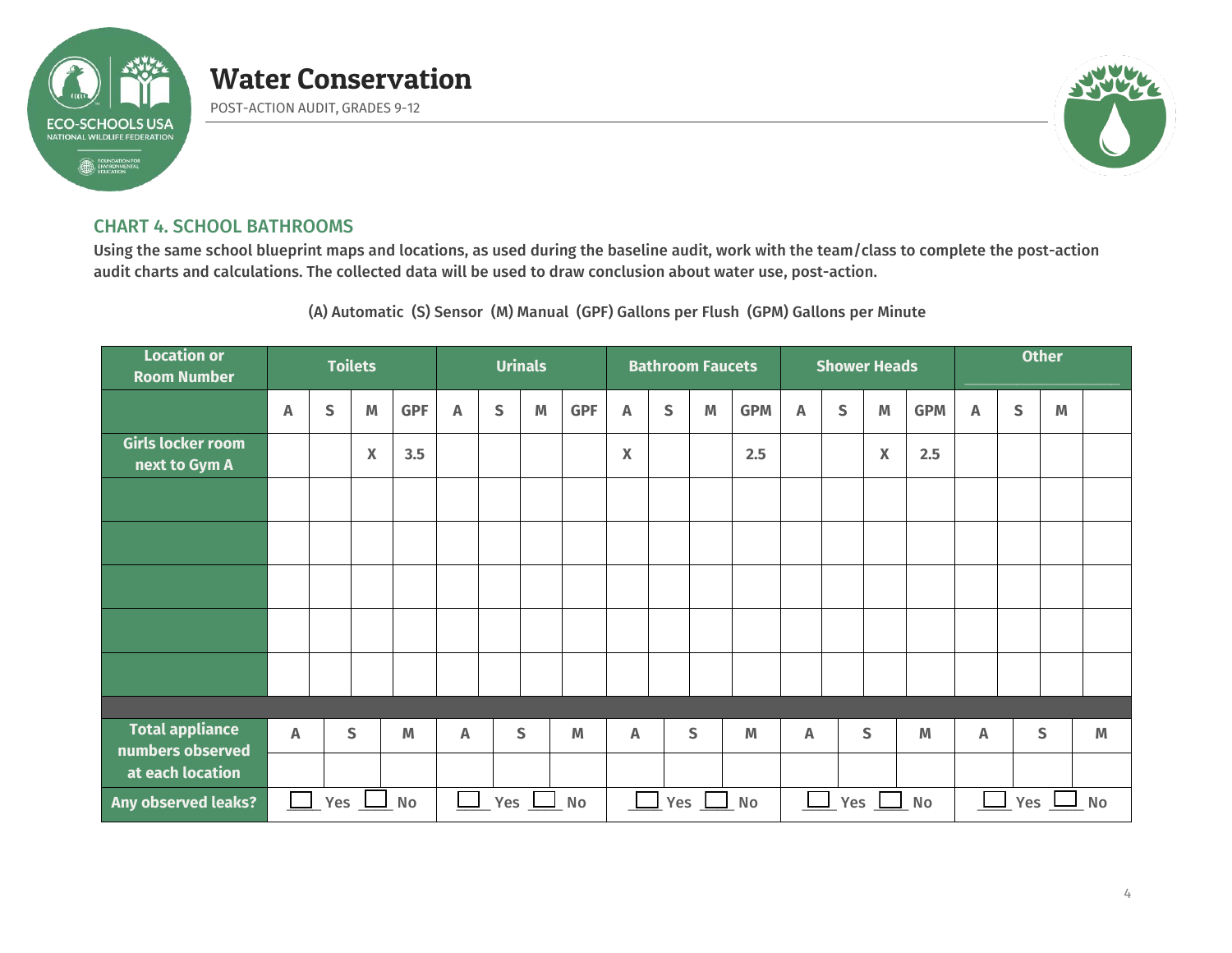

BASELINE AUDIT, GRADES 9-12



## CHART 5. KITCHEN

Collect data on up to three areas that best represent the kitchen equipment found at the school. For safety reason, student may not be allowed in the kitchen area. If that is the case, work with the kitchen manager to collect the data.

(A) Automatic (S) Sensor (M) Manual (GPF) Gallons per Minute (GPM) Gallons per Hour

| <b>Location or</b><br><b>Room Number</b>   | <b>Sinks</b> |     |   |            |                           | <b>Sink Disposal</b> |   |            | <b>Dishwashers</b> |   |   |                  |              |              | <b>Steamers</b> |                         | <b>Other</b> |   |              |   |
|--------------------------------------------|--------------|-----|---|------------|---------------------------|----------------------|---|------------|--------------------|---|---|------------------|--------------|--------------|-----------------|-------------------------|--------------|---|--------------|---|
|                                            | Α            | S   | M | <b>GPM</b> | Α                         | S                    | M | <b>GPM</b> | $\mathbb{A}$       | S | M | <b>GPM</b>       | Α            | $\mathsf{s}$ | M               | <b>GPH</b>              | Α            | S | M            |   |
|                                            |              |     |   |            |                           |                      |   |            |                    |   |   |                  |              |              |                 |                         |              |   |              |   |
|                                            |              |     |   |            |                           |                      |   |            |                    |   |   |                  |              |              |                 |                         |              |   |              |   |
|                                            |              |     |   |            |                           |                      |   |            |                    |   |   |                  |              |              |                 |                         |              |   |              |   |
|                                            |              |     |   |            |                           |                      |   |            |                    |   |   |                  |              |              |                 |                         |              |   |              |   |
| <b>Total appliance</b><br>numbers observed | A            |     | S | M          | $\boldsymbol{\mathsf{A}}$ |                      | S | M          | A                  |   | S | M                | $\mathbb{A}$ |              | S               | M                       | A            |   | $\mathsf{S}$ | M |
| at each location                           |              |     |   |            |                           |                      |   |            |                    |   |   |                  |              |              |                 |                         |              |   |              |   |
| Any observed leaks?                        |              | Yes |   | No         |                           | Yes<br>No            |   |            | Yes<br>No          |   |   | Yes<br><b>No</b> |              |              |                 | <b>No</b><br><b>Yes</b> |              |   |              |   |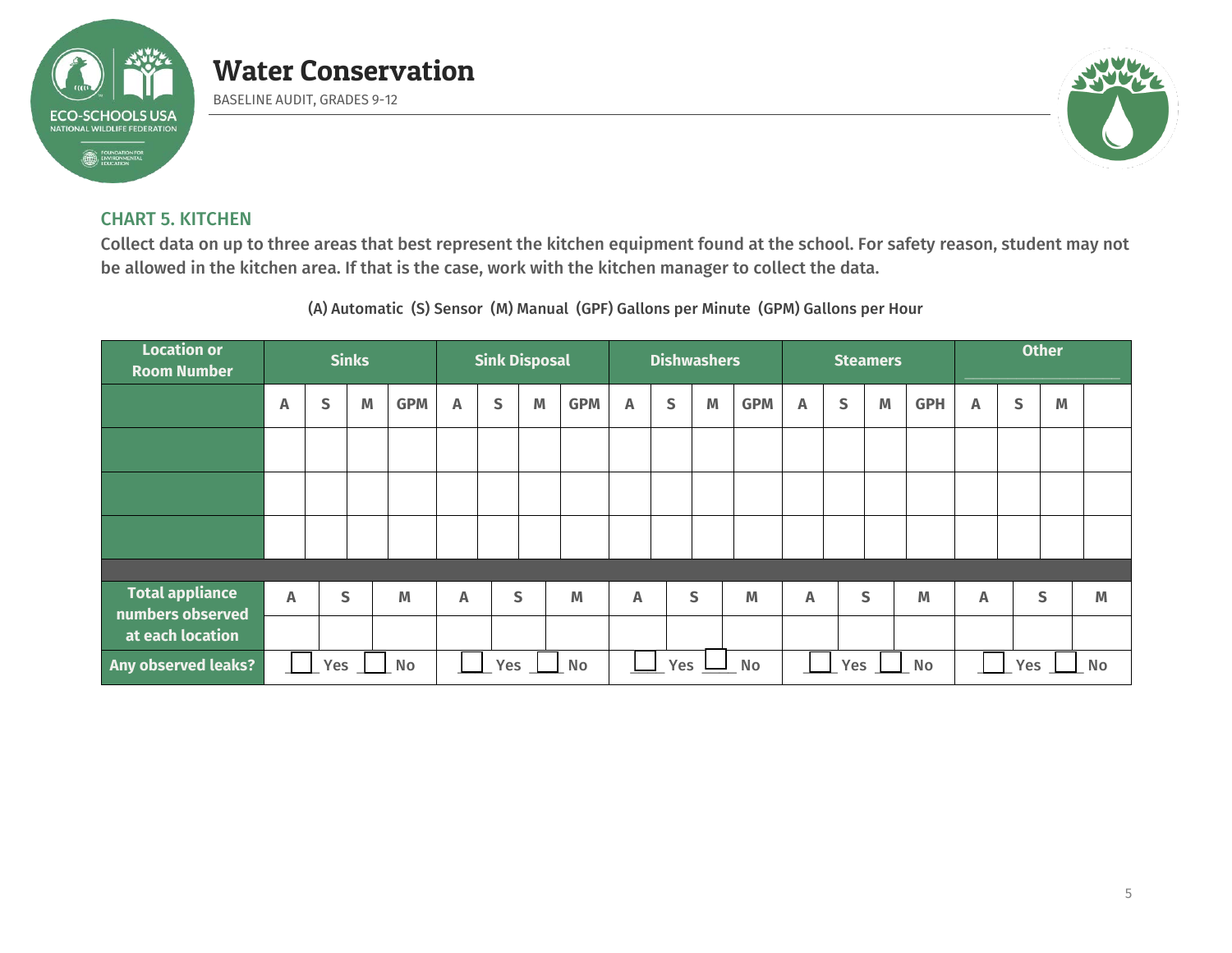

BASELINE AUDIT, GRADES 9-12



## CHART 6. OTHER WATER USING APPLIANCES

Collect data on up to five areas that best represent other water using appliances or devices found at school.

(A) Automatic (S) Sensor (M) Manual (GPHP) Gallons per Hundred Pounds (GPM) Gallons per Minute (GPL) Gallons per Load

| <b>Location or</b><br><b>Room Number</b> | <b>Ice Makers</b> |           |            |                |   |              | <b>Lab Faucets</b> |                              | <b>Clothes Washing</b><br><b>Machines</b> |             |              |                              | <b>Utility Closet(s) or</b><br><b>Other Faucets</b> |              |   |                      | <b>Water Fountains</b> |   |   |                      | <b>Other</b> |     |   |           |
|------------------------------------------|-------------------|-----------|------------|----------------|---|--------------|--------------------|------------------------------|-------------------------------------------|-------------|--------------|------------------------------|-----------------------------------------------------|--------------|---|----------------------|------------------------|---|---|----------------------|--------------|-----|---|-----------|
|                                          | A                 | ${\sf S}$ | M          | <b>GPHP</b>    | Α | $\mathsf{S}$ | M                  | <b>GPM</b>                   | Α                                         | $\mathsf S$ | M            | <b>GPL</b>                   | Α                                                   | $\mathsf{S}$ | M | <b>GPM</b>           | A                      | S | M | <b>GPH</b>           | A            | S   | M |           |
|                                          |                   |           |            |                |   |              |                    |                              |                                           |             |              |                              |                                                     |              |   |                      |                        |   |   |                      |              |     |   |           |
|                                          |                   |           |            |                |   |              |                    |                              |                                           |             |              |                              |                                                     |              |   |                      |                        |   |   |                      |              |     |   |           |
|                                          |                   |           |            |                |   |              |                    |                              |                                           |             |              |                              |                                                     |              |   |                      |                        |   |   |                      |              |     |   |           |
|                                          |                   |           |            |                |   |              |                    |                              |                                           |             |              |                              |                                                     |              |   |                      |                        |   |   |                      |              |     |   |           |
|                                          |                   |           |            |                |   |              |                    |                              |                                           |             |              |                              |                                                     |              |   |                      |                        |   |   |                      |              |     |   |           |
|                                          |                   |           |            |                |   |              |                    |                              |                                           |             |              |                              |                                                     |              |   |                      |                        |   |   |                      |              |     |   |           |
| <b>Total</b><br>appliance                | A                 |           | S          | M              | A |              | $\mathsf{s}$       | M                            | A                                         |             | $\mathsf{S}$ | M                            | A                                                   |              | S | M                    | A                      |   | S | M                    | A            |     | S | M         |
| numbers<br>observed at<br>each location  |                   |           |            |                |   |              |                    |                              |                                           |             |              |                              |                                                     |              |   |                      |                        |   |   |                      |              |     |   |           |
| Any observed<br>leaks?                   | $\Box$            |           | Yes $\Box$ | N <sub>o</sub> |   |              |                    | $\sqrt{2}$ Yes $\sqrt{2}$ No |                                           |             |              | $\sqrt{2}$ Yes $\sqrt{2}$ No |                                                     |              |   | $\Box$ Yes $\Box$ No |                        |   |   | $\Box$ Yes $\Box$ No | $\Box$       | Yes |   | <b>No</b> |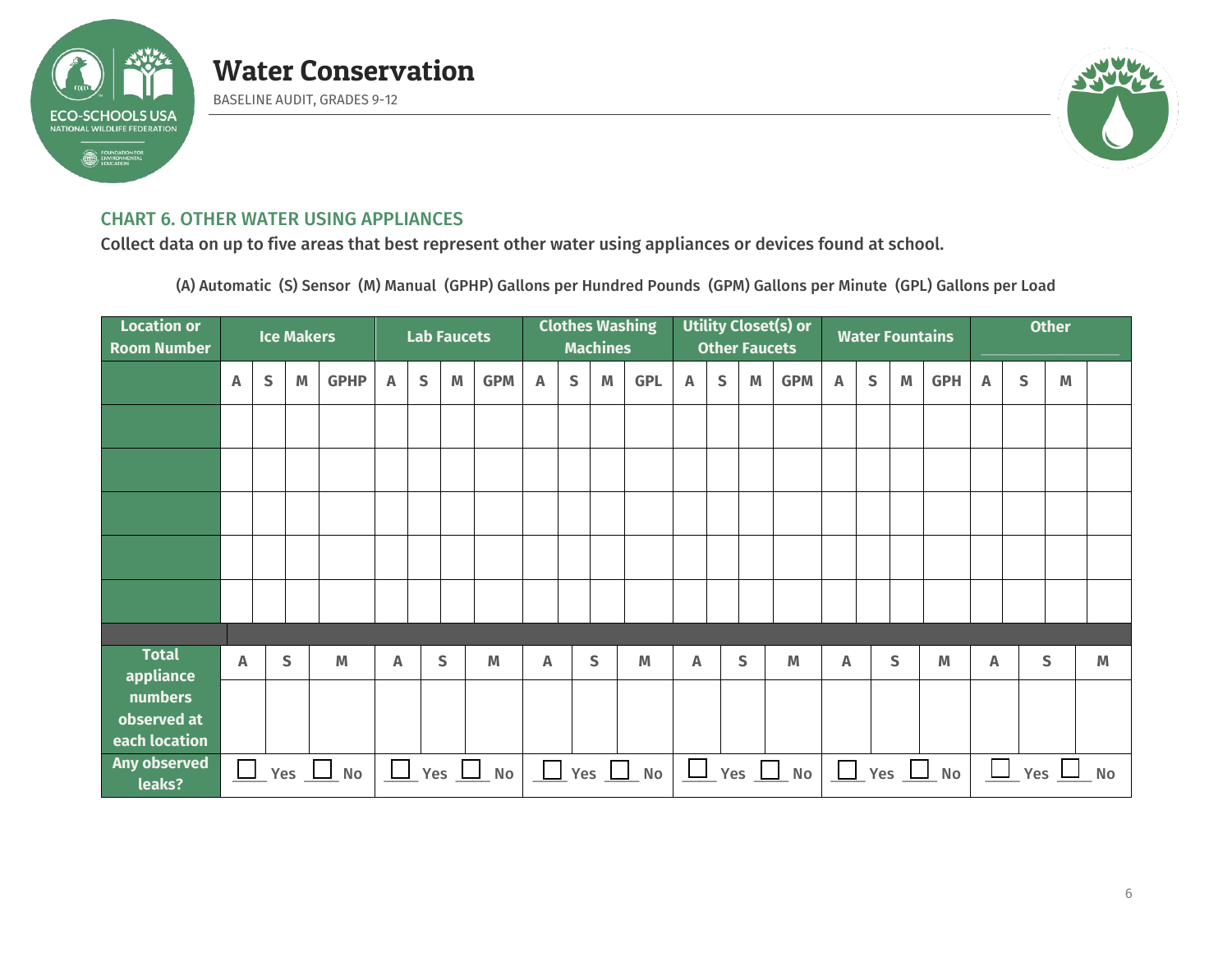

POST-ACTION AUDIT, GRADES 9-12



#### **Think about the following questions as you summarize the information in Charts 4-6.**

- 1. How has water use changed in the school building?
- 2. If the district can provide district or school water use data, has water consumption at the school declined?
- 3. Describe one action the team/class took to improve water conservation inside the building?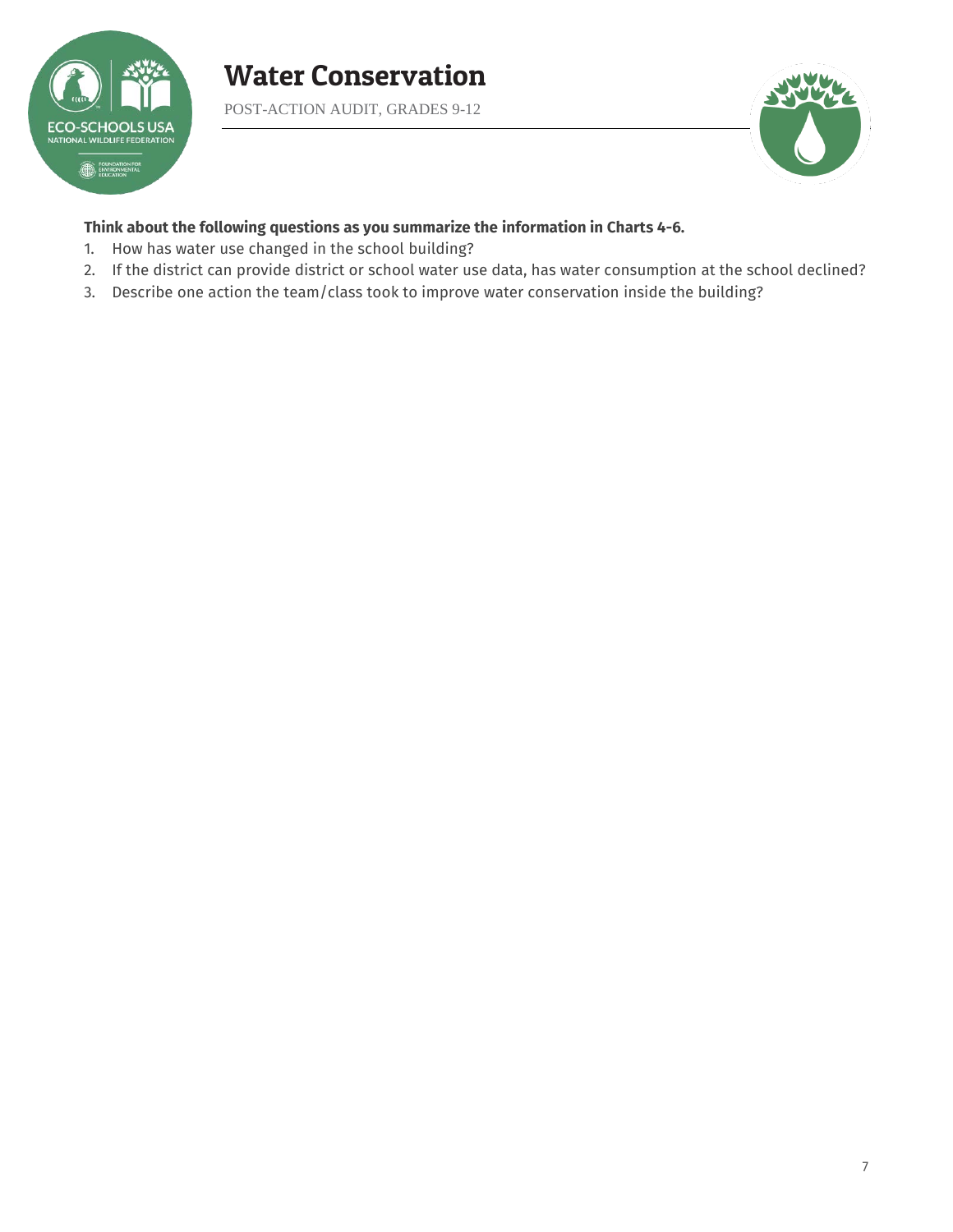

Г

POST-ACTION AUDIT, GRADES 9-12



### TABLE 2. WATER CONSERVING APPLIANCES, DEVICES AND PRACTICES

| 1. | Is the school certified as an Energy Star School?                                                              | Certified prior to the audits<br>Certified as a result our action plan<br><b>No</b>                                                                                                                                 |
|----|----------------------------------------------------------------------------------------------------------------|---------------------------------------------------------------------------------------------------------------------------------------------------------------------------------------------------------------------|
| 2. | Do all indoor faucets/showerheads have aerators?                                                               | Aerators installed prior to audits<br>Aerators installed as a result of our<br>action plan<br><b>No</b>                                                                                                             |
| 3. | Do any appliances and/or devices bear the WaterSense<br>label? https://www.epa.gov/watersense/types-facilities | More than 50% of our school's<br>appliances had the Watersense label<br>prior to the audits<br>More than 50% of our school's<br>appliances bear the WaterSense label<br>as a result of our action plan<br><b>No</b> |
|    | 4. Estimate what percentage of the school's toilets and<br>urinals are considered low-flow/high-efficiency?    | More than 50% of our toilets and<br>urinals were considered low-<br>flow/high-efficiency prior to the<br>audits<br>% as a result of our action plan                                                                 |
| 5. | Does the school use greywater?<br>https://greywateraction.org/greywater-reuse/                                 | Greywater use was in place prior to the<br>audits<br>Greywater use is in place as the result<br>of our action plan<br>No                                                                                            |

### **Continued on the next page.**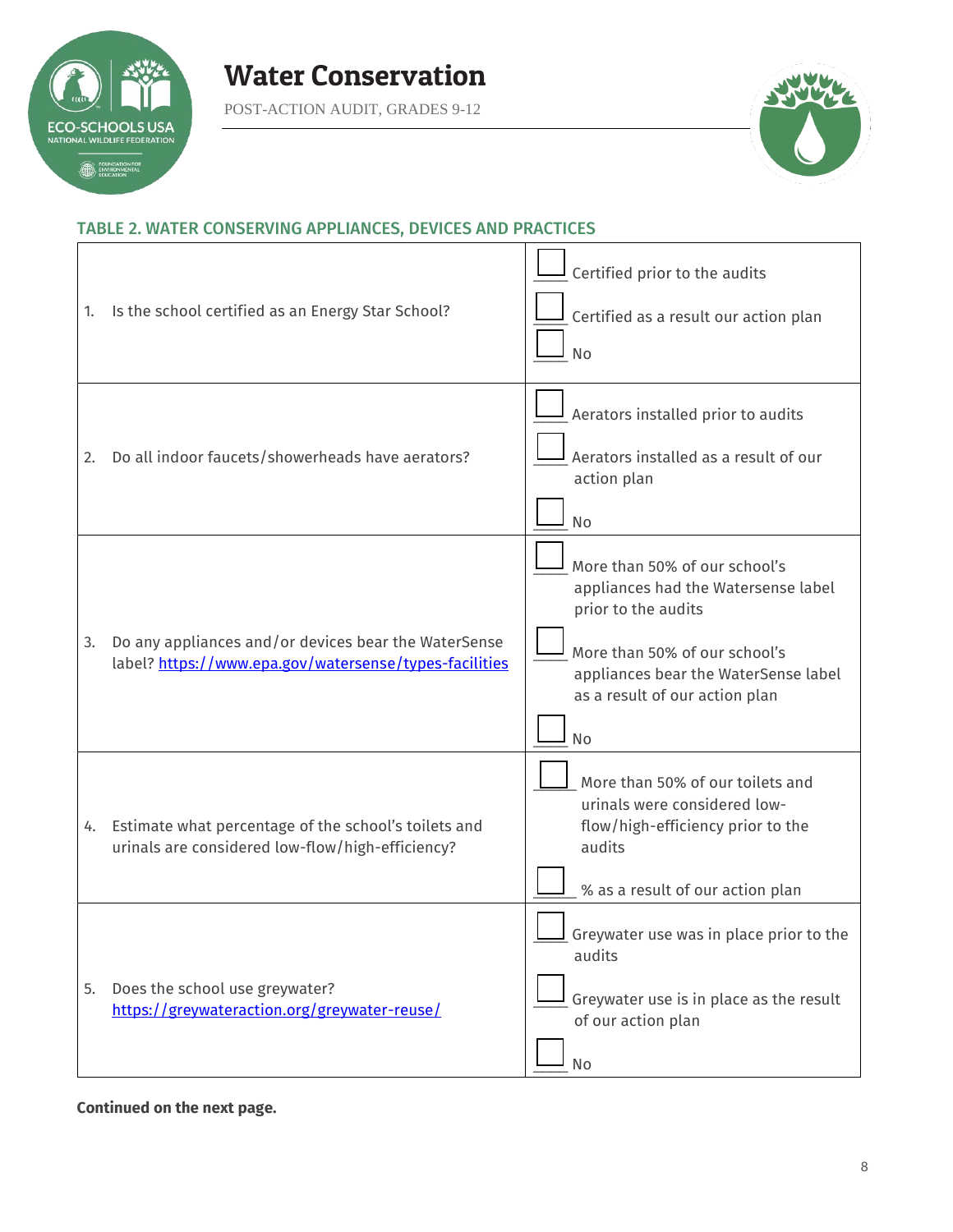

POST-ACTION AUDIT, GRADES 9-12



## TABLE 2. WATER CONSERVING APPLIANCES, DEVICES AND PRACTICES, CONTINUED

| 6. | Does the school have water bottle filling stations?                            | Stations were in place prior to our<br>audits<br>Stations are in place as a result of our<br>action plan<br>How many?<br>No                                   |
|----|--------------------------------------------------------------------------------|---------------------------------------------------------------------------------------------------------------------------------------------------------------|
| 7. | Does the school encourage students to bring and use<br>reusable water bottles? | Yes, this practice was in place prior to<br>the audits<br>Yes, this practice is now in place as a<br>result of the action plan<br>No                          |
| 8. | Does the school have functioning rain barrels?                                 | Functioning rain barrels were in place<br>prior to our audits<br>Functioning rain barrels are in place as<br>a result of our action plan<br>How many?<br>No   |
|    | 9. Does the school have functioning cisterns?                                  | Functioning cisterns were in place prior<br>to our audits<br><b>II</b> Functioning cisterns are in place as a<br>result of our action plan<br>How many?<br>No |

**Continued on the next page.**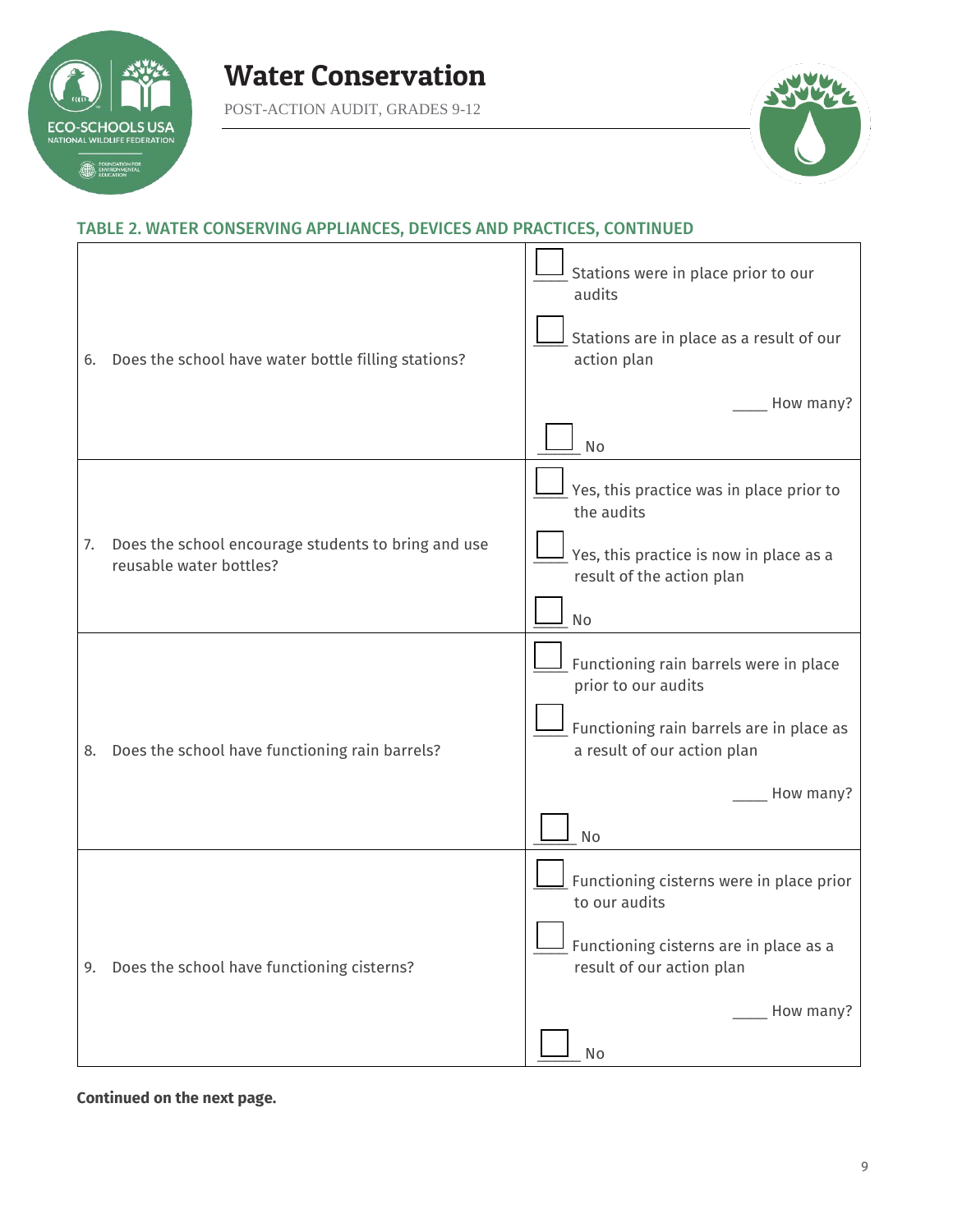

POST-ACTION AUDIT, GRADES 9-12



## TABLE 2. WATER CONSERVING APPLIANCES, DEVICES AND PRACTICES, CONTINUED

| 10. Does the school use native grasses, trees, shrubs and<br>flowers in its landscape design?                                                                                                        | This practice was in place prior to the<br>audits<br>This practice is in place as a result of<br>our action plan<br>Estimate % of native plants<br><b>No</b>                               |
|------------------------------------------------------------------------------------------------------------------------------------------------------------------------------------------------------|--------------------------------------------------------------------------------------------------------------------------------------------------------------------------------------------|
| 11. Do any parts of the school grounds use xeriscaping, have<br>installed rain gardens or bioretention ponds?                                                                                        | These water conserving practices were<br>in place prior to the audits<br>These water conserving practices are<br>now in place as a result of our action<br>plan<br>Estimate %<br><b>No</b> |
| 12. List any other new water conserving practices used at<br>the school. Provide practices not listed in the baseline<br>audit and were implemented as a direct result of the<br>team's action plan. |                                                                                                                                                                                            |

#### **Think about the following question as you summarize the data in Table 2.**

- 1. Based on the responses in Table 2, would the team/class say the school's use of water conserving practices improved, stayed the same or declined? Explain.
- 2. How do water conserving practices impact other systems, such as ecosystems and biogeochemical cycles?
- 3. Describe one action students took to improve water stewardship?